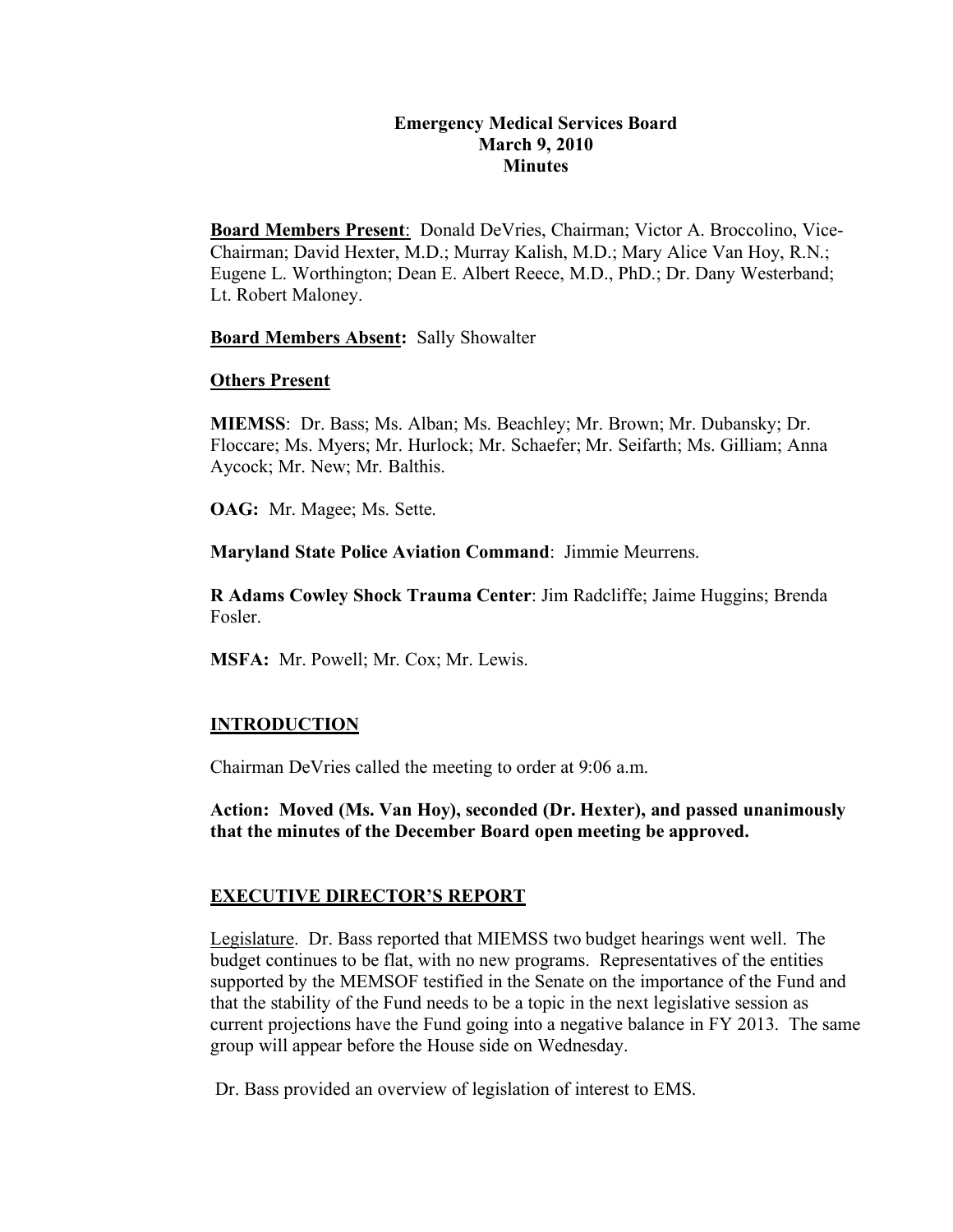H1N1. Dr. Bass reported that the second wave of the H1N1 flu virus appears over. The February snows have been a greater issue. Dr. Bass thanked EMS providers and MIEMSS staff who served at the MEMA EOC and at EMRC/SYSCOM during these conditions.

New Electronic Patient Care Reporting System. Dr. Bass reported that the RFP for the new electronic patient care reporting system is on the street. A pre-bid conference has been held. Bids are due in about 2 weeks, and a contract should be awarded in April or May. At that point, a decision will be made as to whether a portion of the funds for matching grants will be needed to support the project. To the extent they are not needed, the funds will be quickly released. To the extent they are needed, those jurisdictions that do not receive what they anticipated in 2010 will be first in line in FY 2011 and need not reapply.

Alerts. Dr. Bass reported that red alerts have gone down for two consecutive years, and turnaround times at emergency departments have been improving over the same period. However, the challenges of hospital overcrowding have not resolved and must continue to be monitored.

AED Task Force. The AED Task Force has been reconvened to establish recommendations for an integrated, coordinated approach to address many components of sudden cardiac arrest in Maryland.

EMS Today. Dr. Bass reported that EMS Today held a well-attended conference in Baltimore last week and that EMS Week will be held May 16-22. He urged everyone in attendance to consider Stars of Life nominations.

# **REPORT OF THE STATEWIDE EMERGENCY MEDICAL SERVICES ADVISORY COUNCIL**

Dr. Kalish reported that SEMSAC approved the Volunteer Ambulance Inspection Program with one alteration which has been adopted in the version being provided to the EMS Board.

## **REPORT OF THE R ADAMS COWLEY SHOCK TRAUMA CENTER**

Brenda Fosler reported that Shock Trauma Center admissions for the last two months were ahead of last year and above budget. She said that bed occupancy and OR cases were also higher than last year in the same period of time. There were no capacity alerts. The "slower" season is now passing and increases are expected in the upcoming months. The Center has been busy with education programs and is nearing the night of the Gala, April 24, 2010.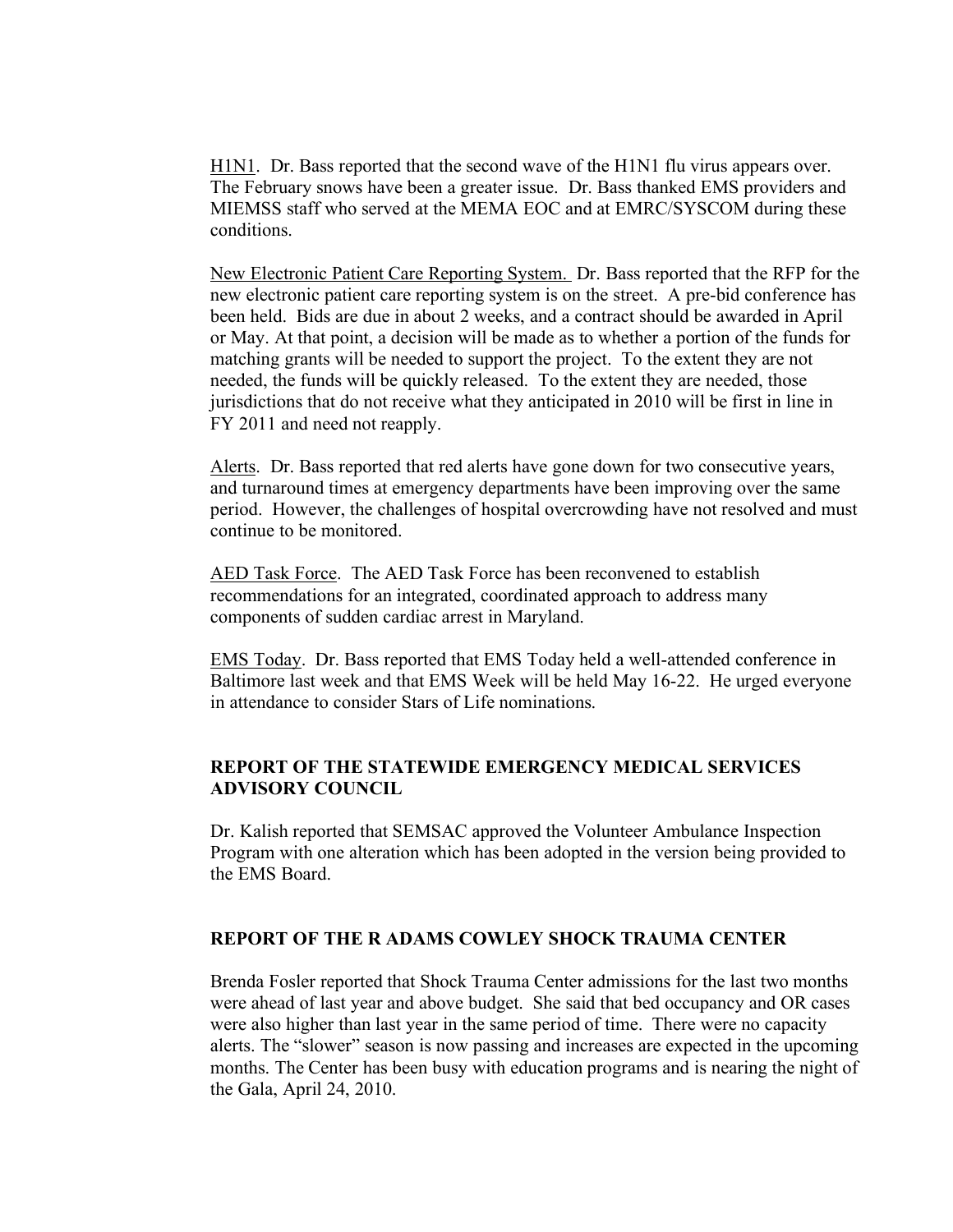#### **OLD BUSINESS**

None

### **NEW BUSINESS**

Volunteer Ambulance Inspection Program. Ms. Chervon noted that the program is reviewed every two years with input from the EMS community. She asked for approval of the revised program. **Dr. Kalish moved, seconded by Mr. Broccolino, that the revised VAIP program be approved. The motion passed.**

Proposed Changes to EMT Testing and Certification: Mr. Seifarth provided an overview of the direction of EMS training in Maryland. Maryland continues to implement the National EMS Education Agenda for the Future: A Systems Approach, specifically the EMS Education Standards. The education standards outline the terminal objectives and subjects to which each level of EMS provider is to be instructed. ALS education programs will have no significant challenge with implementing the new education standards. However, those programs offering paramedic must gain national accreditation by January 1, 2013. Education programs instructing EMT will need to have instructors updated to the content of the new standards prior to implementing them. MIEMSS is working collaboratively with education programs to have regional updates so that instructors can receive the information on teaching to the new standards. The updates will be local or regional and will take place before the 2012 projected implementation of the education standards.

In addition to the education standards, MIEMSS is considering using NREMT for initial testing of EMTs. This will allow for a more precise measurement of entry-level EMTs and will better align Maryland with the EMS Education Agenda for the Future and other states in the country. MIEMSS is also considering the issues associated with the costs of the testing and the need to work with the NREMT to increase the locations of exam sites throughout Maryland. More information on this consideration will be shared in the coming months.

EMTs can currently renew their Maryland EMT by completing a 24-hour refresher or a 12-hour skills class and 12-hours of continuing education. In addition to keeping these options to renew EMTs' certifications, MIEMSS is also proposing a regulation change to expand the renewal options available to EMTs. The first new option allows for an EMT who is a current and actively registered NREMT-EMT to have his Maryland EMT certification renewed without having to replicate the Maryland courses. The second new renewal option proposed allows EMTs to renew their certification by completing 12-hours of continuing education, which can be completed online, and passing a competency-based skills test. The skills test evaluates continued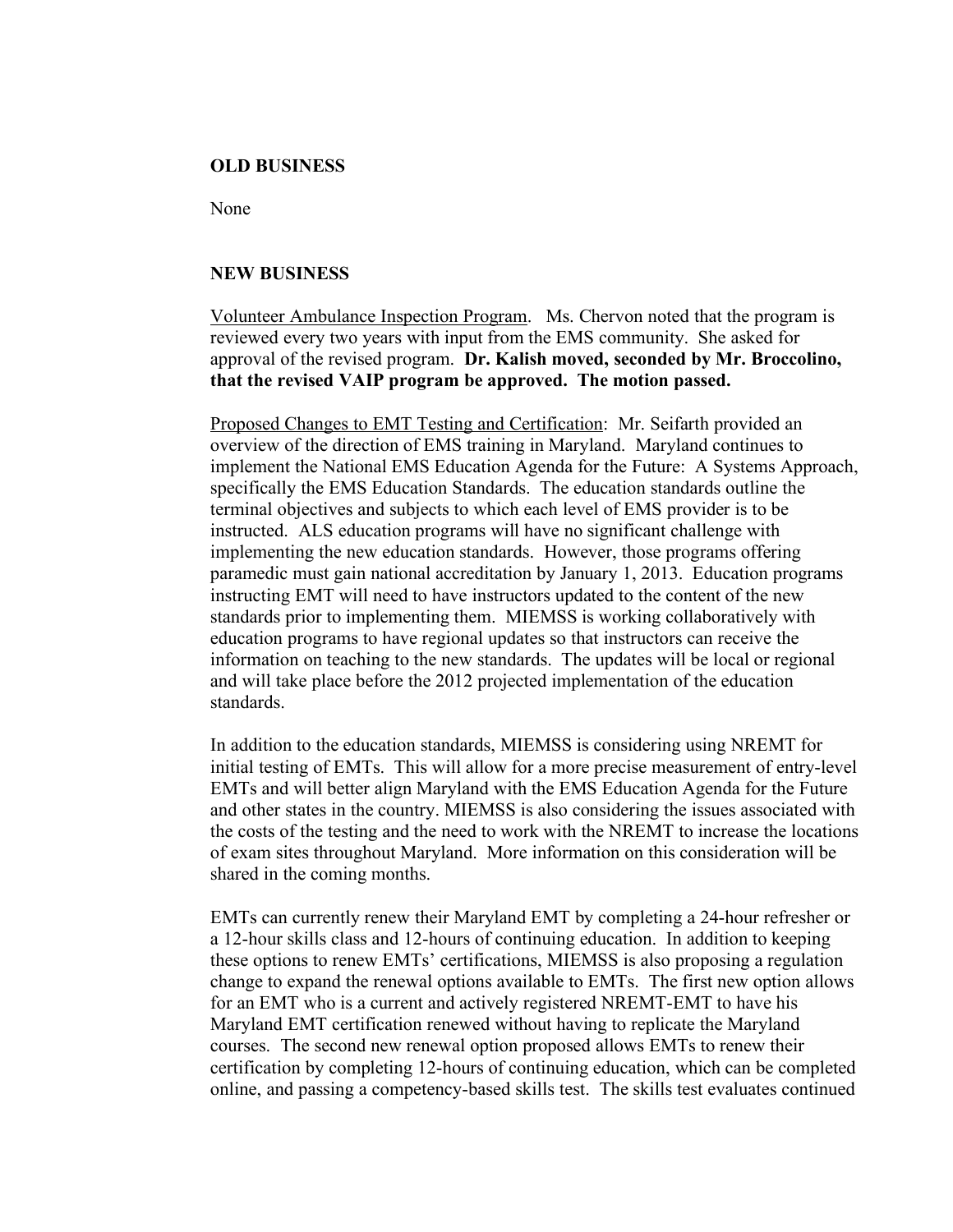competency with core EMT skills through the use of scenarios. Should the student fail the competency evaluation, he / she would be required to take the full 12-hour skills course in order to be eligible for renewal. These proposals ensure continued competency, thus protecting the public, and also save money to the State and local levels.

# **Action: Moved (Dr. Reece), seconded (Dr. Fowler), and passed unanimously to adjourn to Closed Session.**

The purpose of the closed session was to carry out administrative functions under State Government Article §10-502(b), to obtain legal advice from counsel under State Government Article § 10-508 (a) (7) and to discuss certain site reviews and maintain certain records and information in confidence as required by Health Occupations Article §14-506 (b) under State Government Article § 10-508(a) (13).

The closed session was attended by:

**Board Members Present**: Donald L. DeVries, Esquire, Chair; Victor A. Broccolino, Vice-Chairman; Mr. Robert Maloney; David Hexter, M.D.; Murray Kalish, M.D.; Mary Alice Van Hoy, R.N.; Eugene L. Worthington; Dean E. Albert Reece, M.D., PhD.; Dany Westerband, M.D.; David Fowler, M.D.

#### **Board Members Absent:** Sally Showalter

#### **Others Present**

**MIEMSS**: Dr. Bass; Mr. Dubansky; Mr. Schaefer; Ms. Myers; Dr. Alcorta

**OAG:** Mr. Magee; Ms. Sette.

The Board approved the minutes of the December meeting's closed sessions,

The Board reviewed and took action on pending disciplinary cases.

The Board was provided information on requests for approval of education programs.

The Board was provided information on the stroke center designations.

The Board appointed SEMSAC members to represent Regions I, II and III Emergency Medical Services Councils, the Regional Medical Directors and the Emergency Nurses Association subject to approval by the Governor.